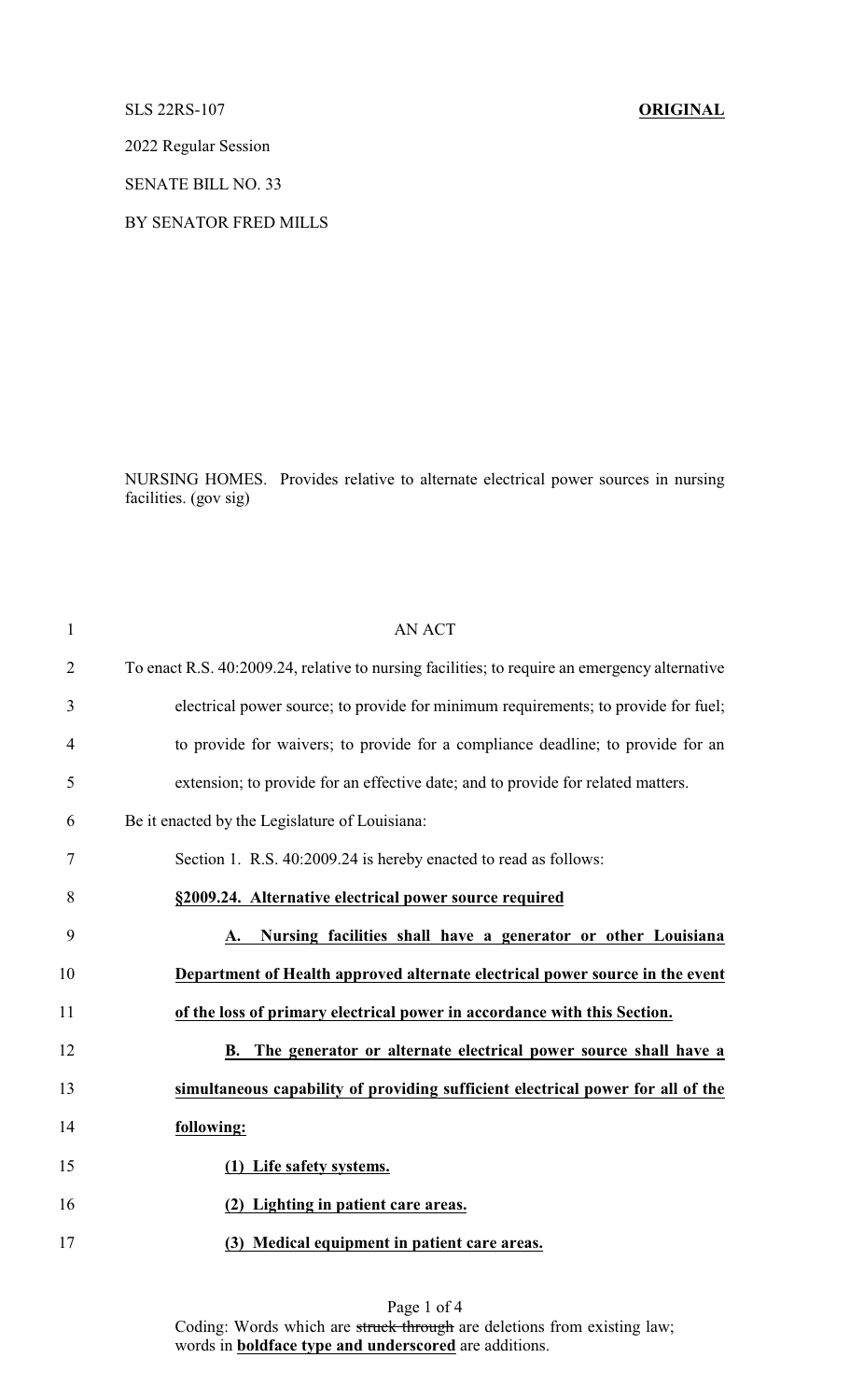| $\mathbf{1}$   | (4) Electrical components of the approved potable water system.                    |
|----------------|------------------------------------------------------------------------------------|
| $\overline{2}$ | (5) Electrical components of the approved sewer systems.                           |
| 3              | Operation of the nursing facility's medication dispensing and<br>(6)               |
| 4              | medication refrigeration systems.                                                  |
| 5              | (7) Operation of the nursing facility's dietary services and related               |
| 6              | refrigeration.                                                                     |
| $\tau$         | (8) Operation of the nursing facility's laundry services.                          |
| 8              | $(9)(a)$ For nursing facilities built or whose construction plans have been        |
| 9              | approved by the department prior to August 1, 2022, HVAC systems or                |
| 10             | portions of systems required to maintain a safe indoor temperature to be           |
| 11             | powered at a minimum fifty percent of the air conditioning systems and fifty       |
| 12             | percent of the heating systems in the facility.                                    |
| 13             | (b) For nursing facilities approved for construction and built on or after         |
| 14             | August 1, 2022, HVAC systems or portions of systems required to maintain a         |
| 15             | safe indoor temperature to be powered at a minimum ninety percent of the air       |
| 16             | conditioning systems and ninety percent of the heating systems in the facility.    |
| 17             | C.(1) The generator or alternate electrical power source shall be                  |
| 18             | permanently installed onsite at the nursing facility and shall have fuel stored    |
| 19             | onsite at the nursing facility or delivered prior to the emergency event, in the   |
| 20             | following quantities:                                                              |
| 21             | (a) For nursing facilities built or whose construction plans have been             |
| 22             | approved by the department prior to August 1, 2022, an amount sufficient to        |
| 23             | operate the generator or alternative electrical power source under full load for   |
| 24             | forty-eight hours.                                                                 |
| 25             | (b) For nursing facilities approved for construction and built on or after         |
| 26             | August 1, 2022, an amount sufficient to operate the generator or alternative       |
| 27             | electrical power source under full load for seventy-two hours.                     |
| 28             | Natural gas is an allowable fuel source and meets the onsite fuel<br>(2)           |
| 29             | requirement if there is an onsite propane tank sufficient in size to meet the fuel |

Page 2 of 4 Coding: Words which are struck through are deletions from existing law; words in **boldface type and underscored** are additions.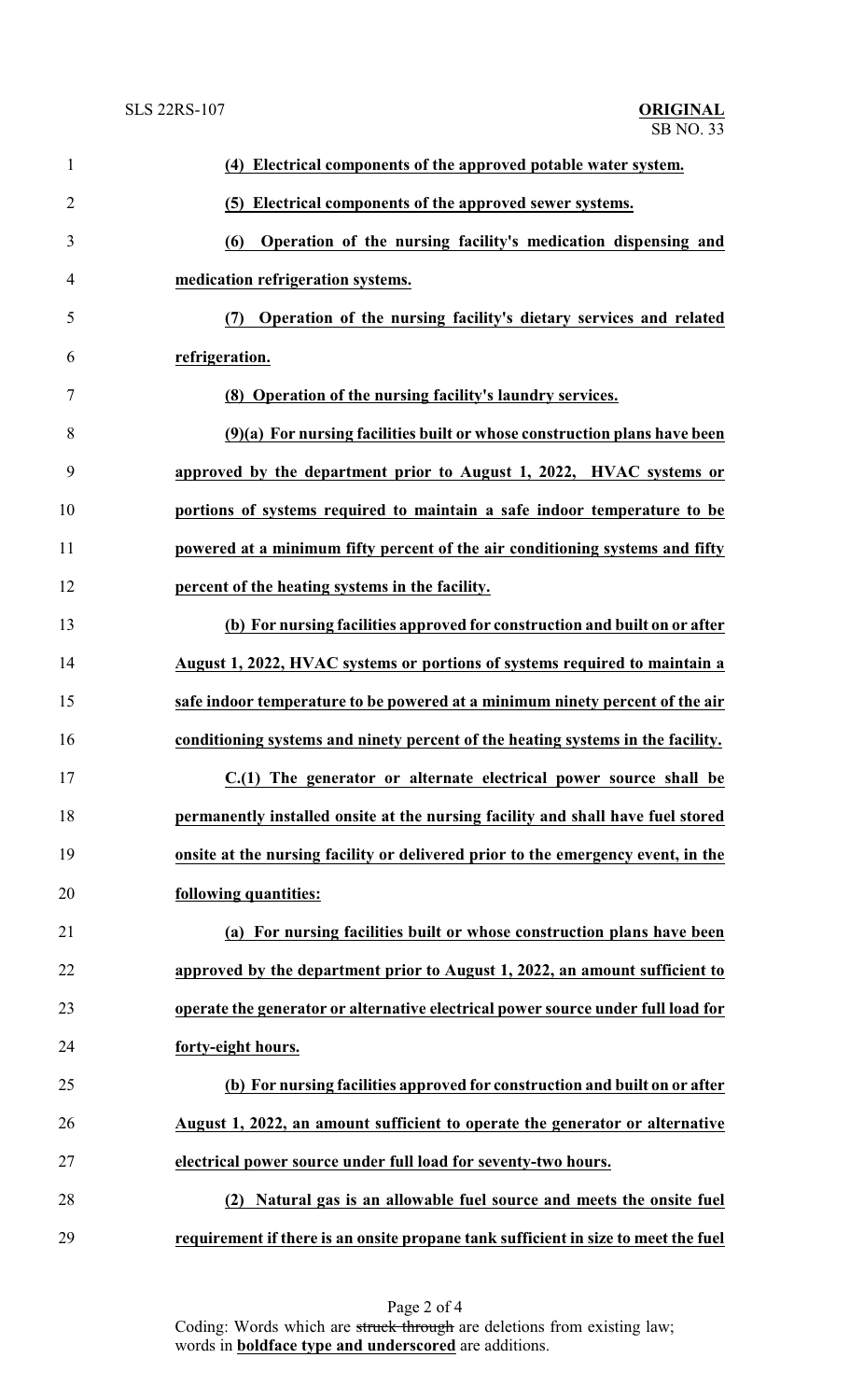**requirements provided for in this Section. D. Each nursing facility shall have fuel delivery agreements in place that will extend the uninterrupted operation ofthe generator or alternative electrical power source under full load to a total period of one hundred sixty-eight hours for a single emergency event. Nursing facilities may interrupt operation of the generator or alternative electrical power source to conduct routinemaintenance as recommended by manufacturer's specifications. E.(1) For nursing facilities built or whose construction plans have been approved by the department prior to August 1, 2022, the Louisiana Department of Health may provide a waiver for the permanently installed generator or alternative electrical power source required by this Section if it is determined that there is not sufficient physical space available or a governmental ordinance exists that makes it impossible to place a generator or alternative electrical power source and the fuel required by this Section on the premises of the nursing facility. (2) Each nursing facility which receives a waiver pursuant to this Subsection shall annually submit to the department for review and approval a plan to provide for the health and safety of the facility's residents in the event of power loss. The annual plan may incorporate but is not limited to mobile generators, chillers, or evacuation. F. Nursing facilities shall meet the requirements of this Section no later than June 30, 2023. The department may grant a one-time extension, not to exceed six months, upon written application by a nursing facility that compliance with this Section has been delayed due to extraordinary and unforeseen circumstances. No extension shall be granted if the nursing facility fails to provide sufficient evidence of substantial compliance or good faith efforts to comply with the requirement deadline provided for in this Subsection.**

 Section 2. This Act shall become effective upon signature by the governor or, if not signed by the governor, upon expiration of the time for bills to become law without signature

> Page 3 of 4 Coding: Words which are struck through are deletions from existing law; words in **boldface type and underscored** are additions.